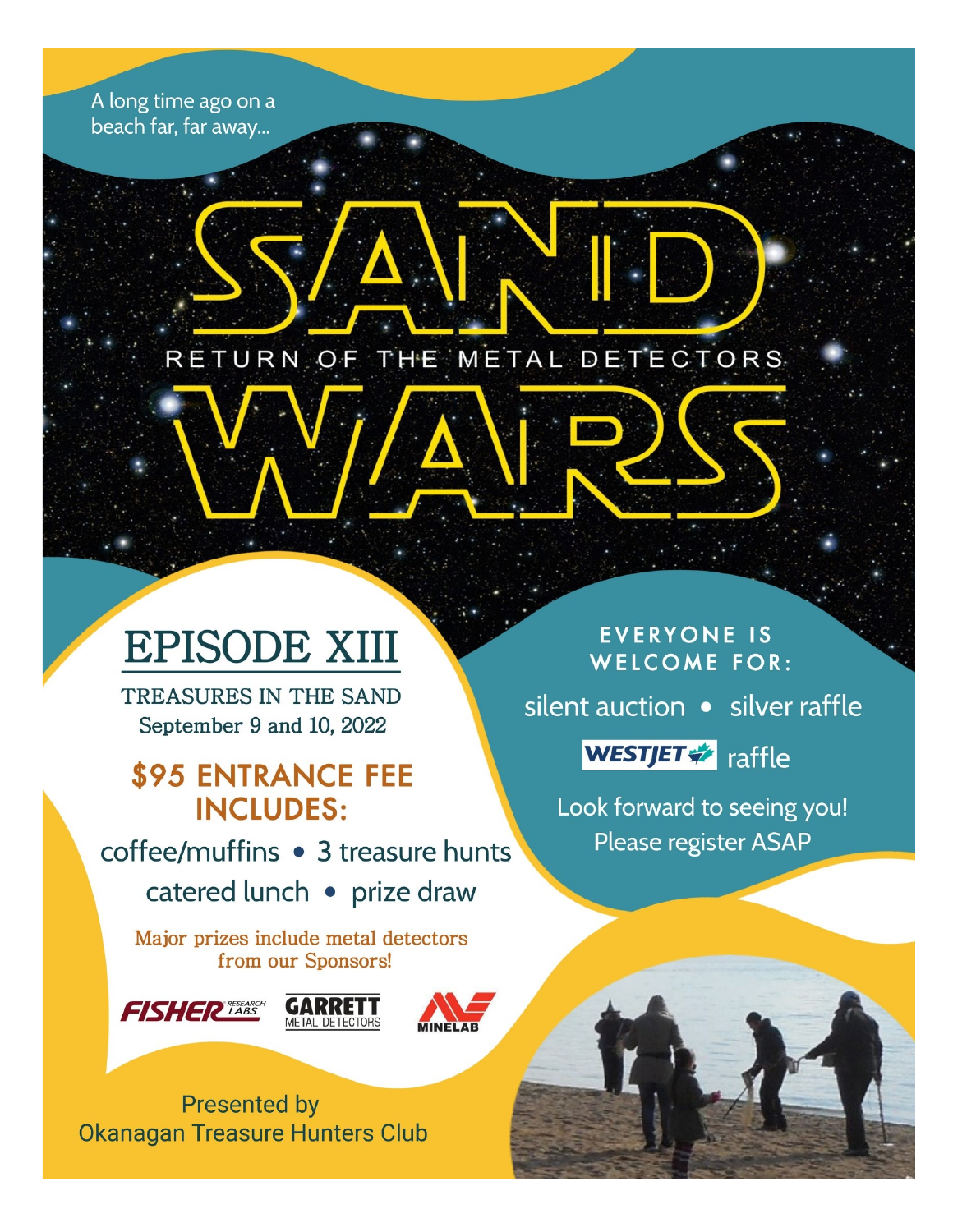#### **Friday evening, September 9**

| $6:30$ pm – 7:30pm                | Registration          |
|-----------------------------------|-----------------------|
| $8:00 \text{pm} - 9:00 \text{pm}$ | Friday Night Fun Hunt |

#### **Saturday, September 10**

| $8:00$ am – 9 $:00$ am | Registration                                                            |
|------------------------|-------------------------------------------------------------------------|
| $9:30$ am - 10:00am    | "May the Force Be With You" Hunt: clad coin, silver, & prize            |
| 11:30am - 12:00pm      | "Help Me Obi-Wan" Hunt: clad coin, silver, & prize tokens               |
| 12:30pm                | Lunch                                                                   |
| $2:30$ pm – $3:15$ pm  | "Luke, I Am Your Father" Hunt: clad, tokens for silver                  |
| 3:45 <sub>pm</sub>     | Closing Ceremonies: Silent auction ends. We will award the major prizes |
|                        | and hold the Sand Wars Prize Draw (a special draw for all registered    |
|                        | participants). We will draw the winner of the West Jet Tickets for Two  |

After the dust has settled, join us at South Beach Gardens for a come as you are get together to regale the days hunt. A number of members usually meet and all visitors are warmly welcomed to join us. (Time is usually from 6:00pm – 9:00pm)



**From Kelowna:** Entering Penticton over the bridge, bear right following the Channel Parkway South to Skaha Lake. Reaching the "T" intersection at Skaha Lake, turn left. Sudbury Beach and parking lot is on your right.

**From USA:** Arriving from USA and Princeton, stay on the right side of the road as you drive along the lakeside. Go past the airport and through the intersection. Sudbury Beach and Parking is on your right.

#### **Camping**

Across the road from the hunt site is South Beach Gardens Campground. We have arranged for a special area to be set aside for Treasures in the Sand attendees. Phone #: 250-492-0628